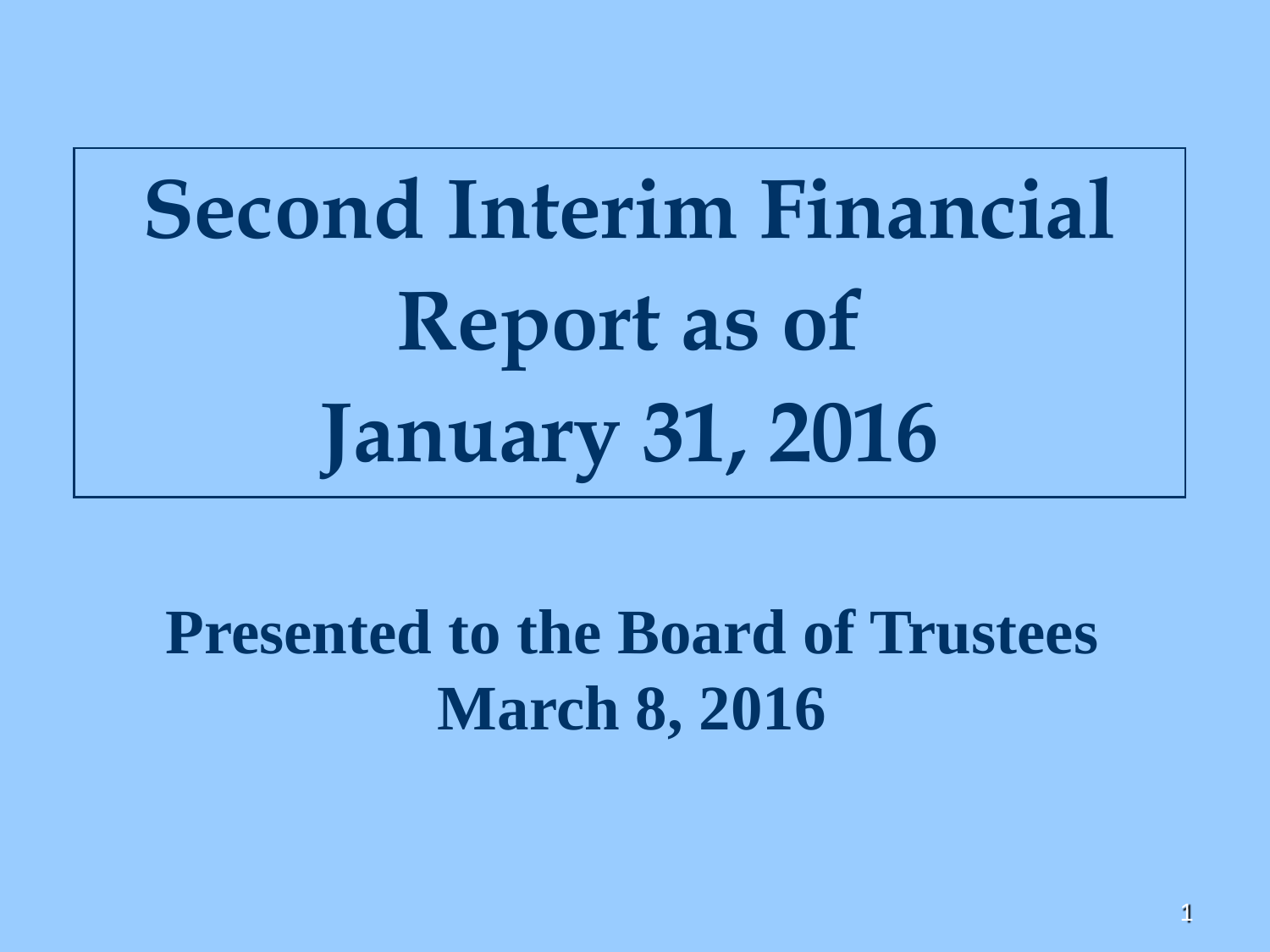### **15/16 Revenue Assumptions**

- **Local Control Funding Formula (LCFF)**
	- **2015/16 amount per ADA = \$7,461 (average)**
	- **Includes COLA (1.02%)**
	- **Includes GAP funding (51.52%)**
	- **Includes Supplemental Grant for English Learner, Socio-Economically Disadvantaged, Foster and Homeless enrollment of approximately \$1,275,000**
- **Actual ADA: 3,099 (4 ADA decrease below 2014/15; Adopted Budget projected 20 decline)**
- **Funded ADA: 3,103 (14/15 ADA due to small decline in 2015/16 enrollment)**
- **Mandated Costs – Annual Block Grant of \$88,000 budgeted and "one-time" mandate payment of \$1,638,000**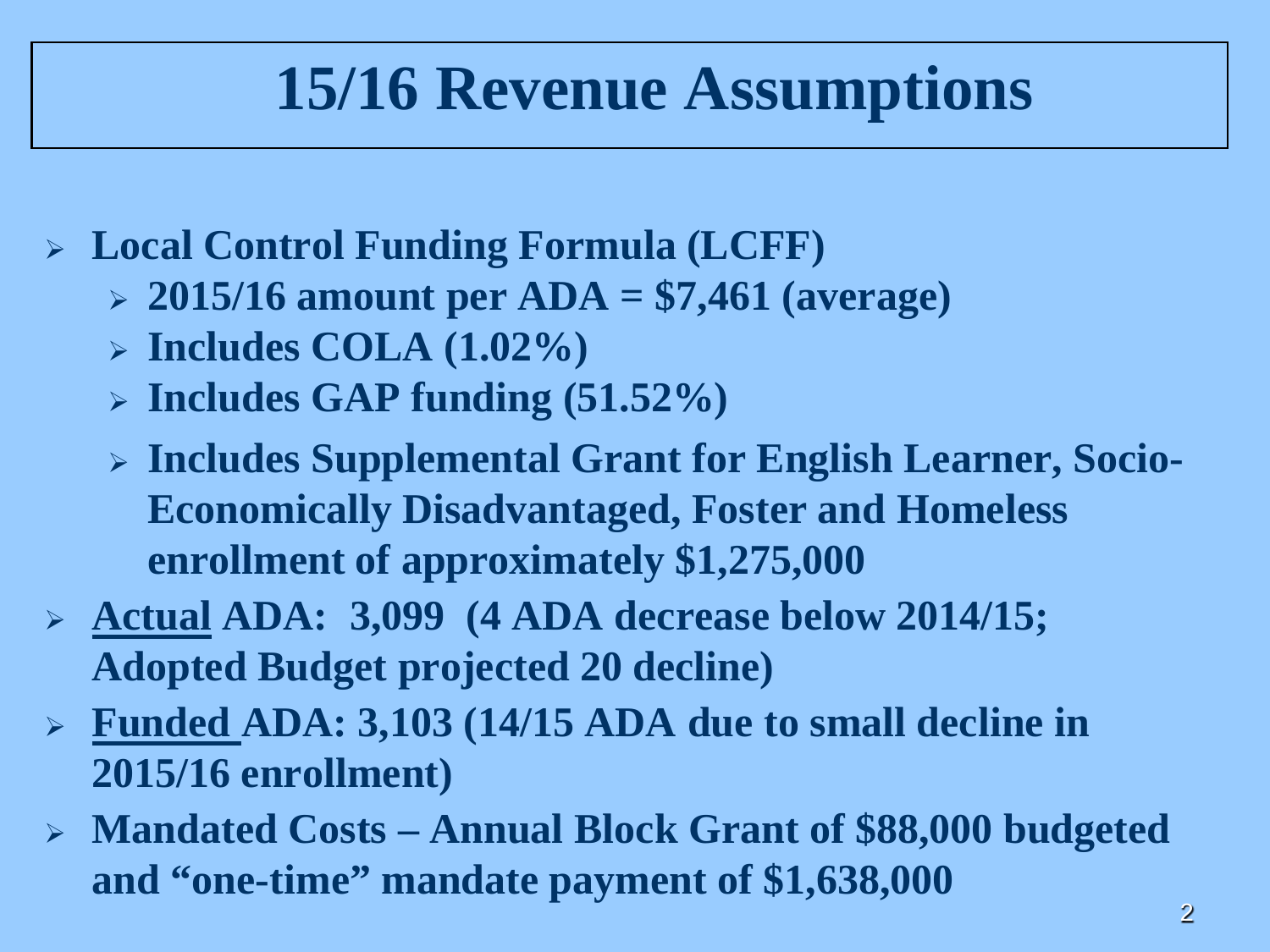# **2015/16 Revenue**

|                            | <b>First Interim</b>       |            | <b>Second Interim</b>     |              |                           |         |
|----------------------------|----------------------------|------------|---------------------------|--------------|---------------------------|---------|
|                            | <b>Budget</b>              |            | <b>Budget</b>             |              | Change                    |         |
| L.C.F.F.                   | \$                         | 23,129,917 | $\mathcal{S}$             | 23,152,769   | $\boldsymbol{\mathsf{S}}$ | 22,852  |
| <b>Federal Revenue</b>     | $\boldsymbol{\mathsf{\$}}$ | 1,467,235  | $\boldsymbol{\mathsf{S}}$ | 1,472,647    |                           | 5,412   |
| <b>Other State Revenue</b> | \$                         | 2,768,994  | $\boldsymbol{\mathsf{S}}$ | 2,761,422    | $\S$                      | (7,572) |
| Other Local Revenue        | $\boldsymbol{\mathsf{\$}}$ | 1,709,124  | $\boldsymbol{\mathsf{S}}$ | 1,780,897    | $\boldsymbol{\mathsf{S}}$ | 71,773  |
| Interfund Transfer In      | $\boldsymbol{\mathsf{\$}}$ |            | $\boldsymbol{\mathsf{S}}$ |              | $\S$                      |         |
| <b>Total</b>               | \$                         | 29,075,270 | \$                        | 29, 167, 735 | \$                        | 92,465  |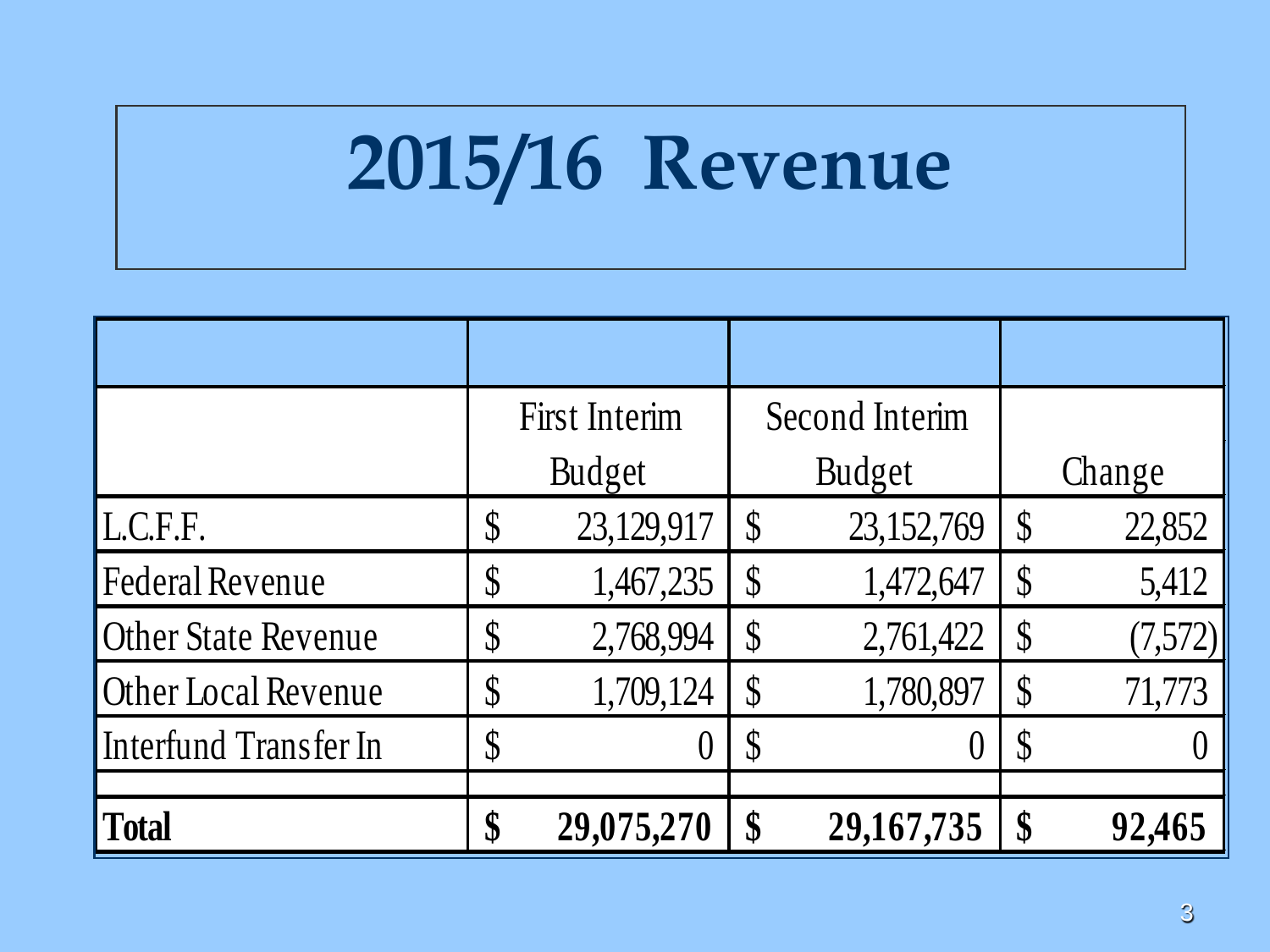#### **MAJOR CHANGES Revenue – from First Interim**

- **LCFF +\$23,000 – GAP funding increase of 0.45%**
- **Federal Revenue – no significant change**
- **State Revenue – no significant change**
- **Local Revenue**

**+\$28,000 – School site donations received since First Interim +\$44,000 – One time funds (Microsoft and ASCIP Safety Credits)**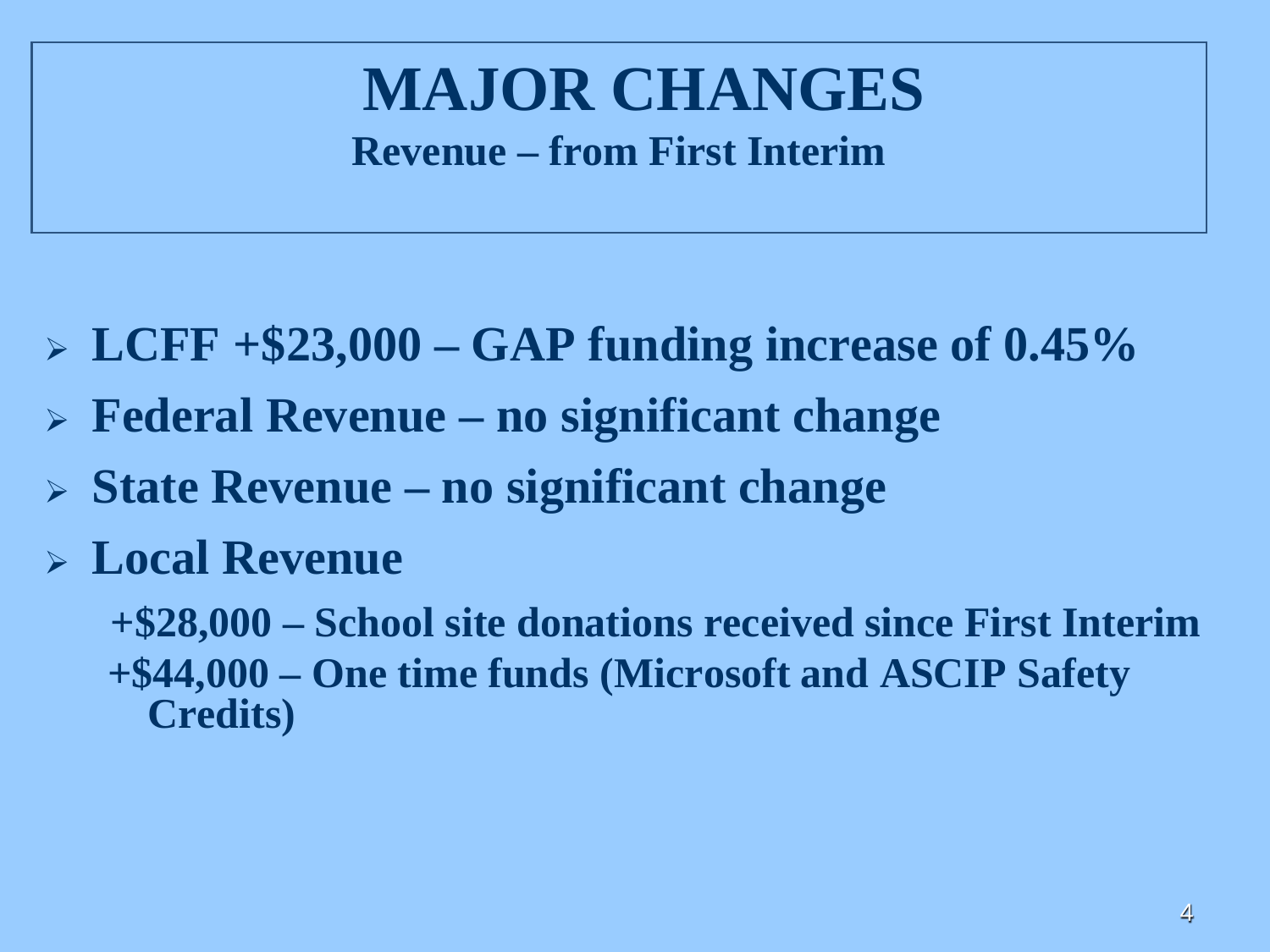### **15/16 Expenditure Assumptions**

- **Salary**
	- **Budgeted per Board approved salary schedules**
- **Step and Column: Actuals for 2015/16**
- **Health and Welfare: Maximum cap \$18,682**
- **STRS pension rate increase 1.85% from 8.88% to 10.73%**
- **PERS pension rate increase from 11.77% to 11.847%**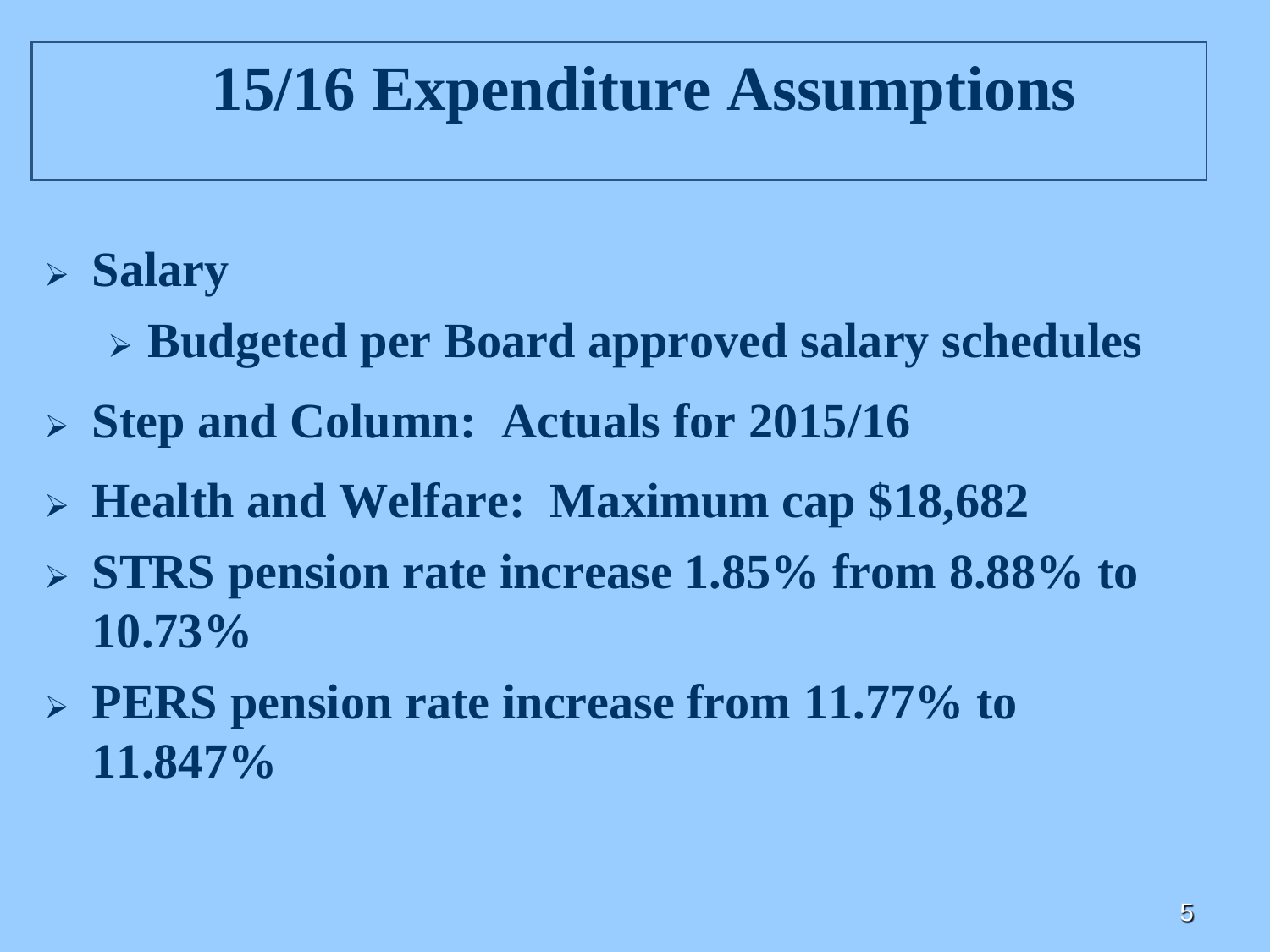# **2015/16 Expenses**

|                               | <b>First Interim</b> |            | <b>Second Interim</b>      |               |                            |            |  |
|-------------------------------|----------------------|------------|----------------------------|---------------|----------------------------|------------|--|
|                               | <b>Budget</b>        |            |                            | <b>Budget</b> |                            | Change     |  |
| <b>Certificated Salaries</b>  | \$                   | 13,671,577 | $\boldsymbol{\theta}$      | 13,611,501    | \$                         | (60, 076)  |  |
| <b>Classified Salaries</b>    | \$                   | 4,109,028  | $\boldsymbol{\mathsf{\$}}$ | 3,922,183     | \$                         | (186, 845) |  |
| <b>Employee Benefits</b>      | \$                   | 5,963,941  | \$                         | 5,952,108     | $\boldsymbol{\mathsf{\$}}$ | (11, 833)  |  |
| <b>Books &amp; Supplies</b>   | \$                   | 1,640,480  | $\boldsymbol{\mathsf{\$}}$ | 1,638,810     | $\boldsymbol{\theta}$      | (1,670)    |  |
| Services/Operating Exp.       | \$                   | 2,158,423  | $\boldsymbol{\mathsf{\$}}$ | 2,223,902     | $\boldsymbol{\theta}$      | 65,479     |  |
| <b>Capital Outlay</b>         | \$                   |            | \$                         | Û             | \$                         |            |  |
| <b>Other Outgoing</b>         | \$                   | 699,002    | $\boldsymbol{\vartheta}$   | 704,189       | $\boldsymbol{\mathsf{\$}}$ | 5,187      |  |
| <b>Interfund Transfer Out</b> | \$                   |            | \$                         | O             | \$                         |            |  |
| <b>Total</b>                  | \$                   | 28,242,451 | \$                         | 28,052,693    | \$                         | (189,758)  |  |
|                               |                      |            |                            |               |                            |            |  |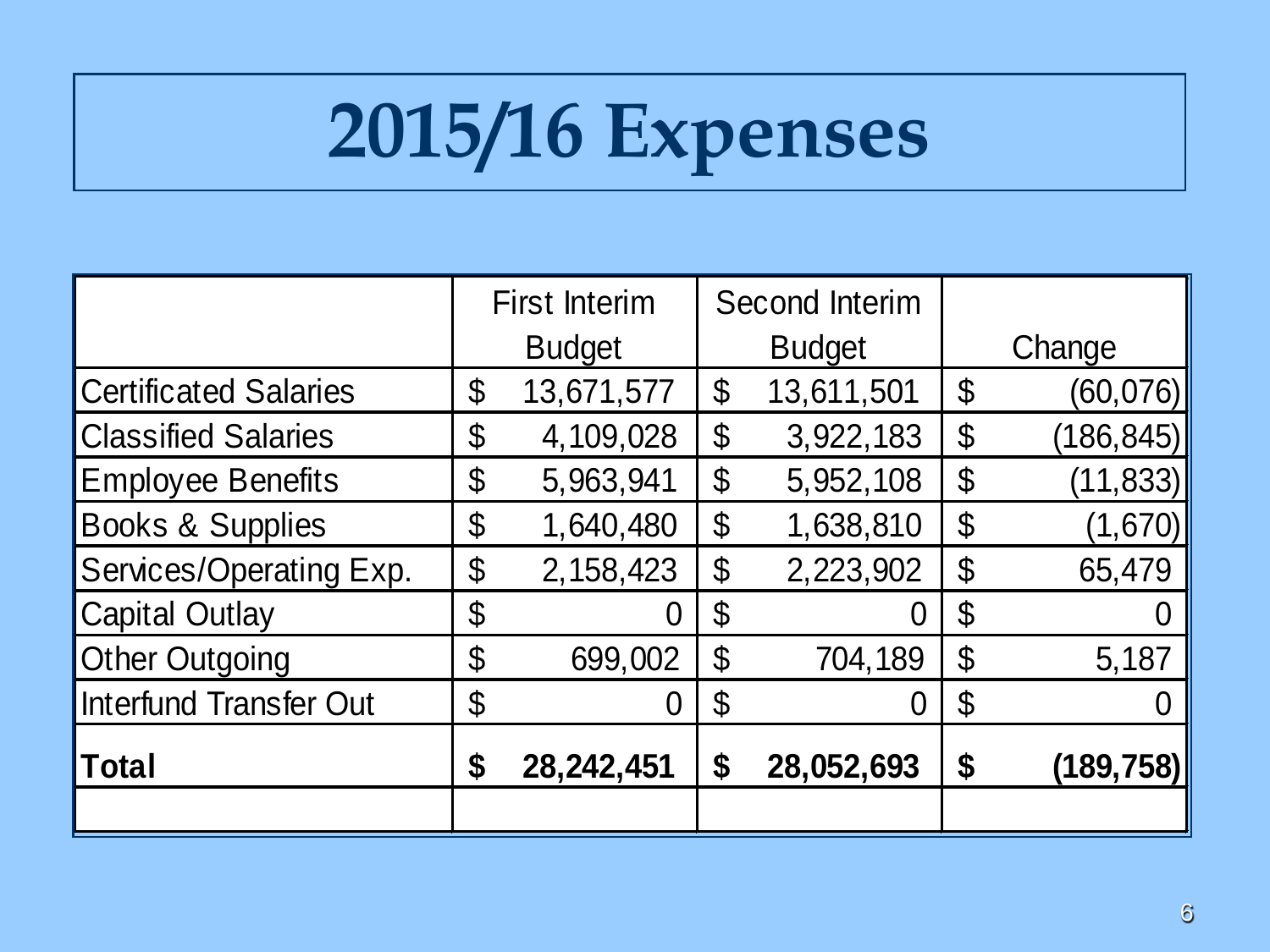#### **MAJOR CHANGES Expenditures –from First Interim**

- **Certificated Salaries – (-\$60,000)**
	- **Removed California Content Standards professional development budget due to Educator Effectiveness Grant**
- **Classified Salaries – (-\$187,000)**
	- **M&O Director savings (vacancy and new salary)**
	- **Reduced special education aide cost**
	- **Reduced custodial cost**
	- **Fiscal services clerk savings (vacancy)**
- **Benefits – no significant change**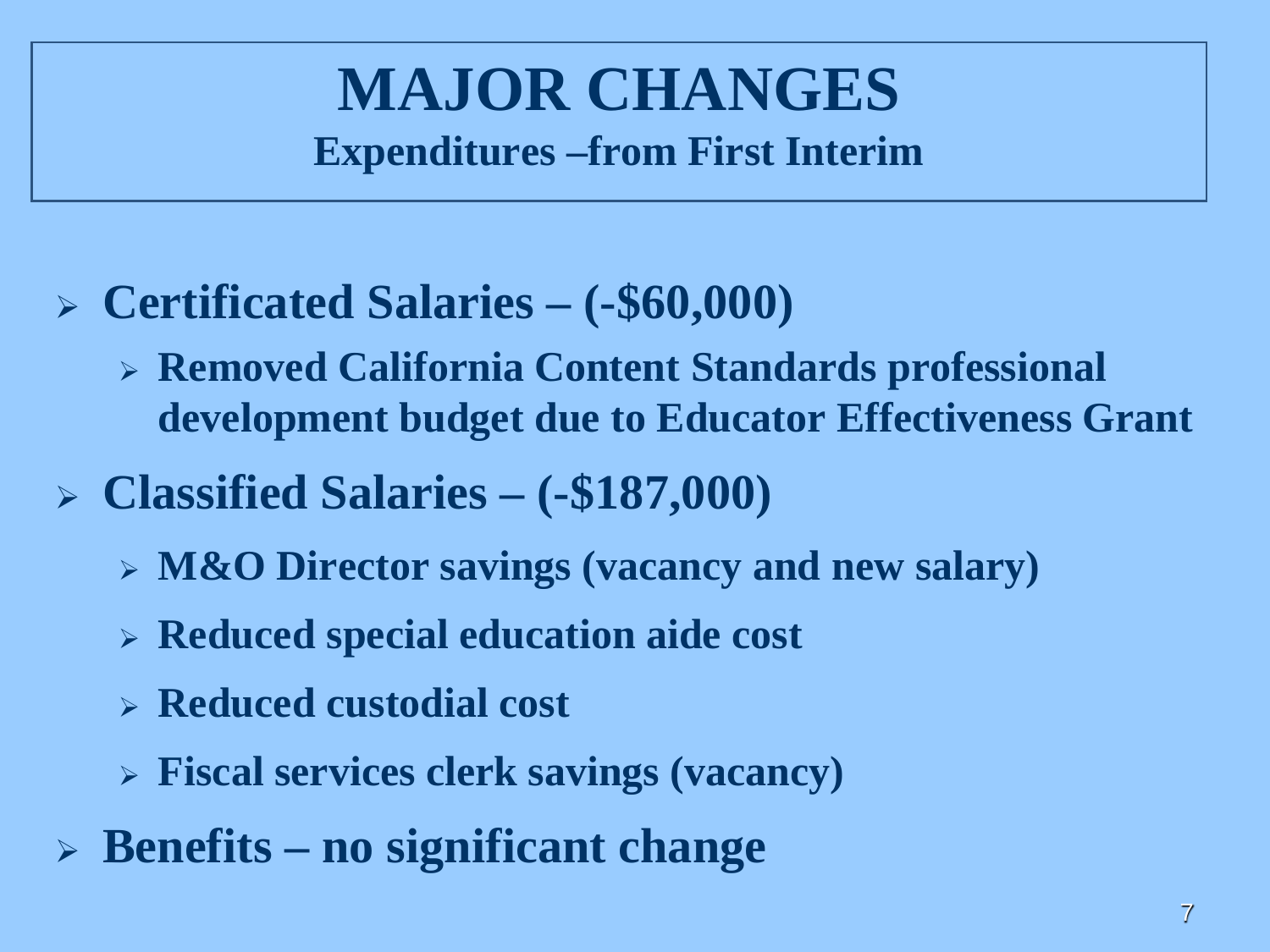#### **MAJOR CHANGES Expenditures –from First Interim (cont.)**

- **Supplies – no significant change**
- **Services and Other Outgo – (+\$65,000)**
	- **Transportation Cost \$23,000**
	- **School Site Consultants for art, music \$25,000**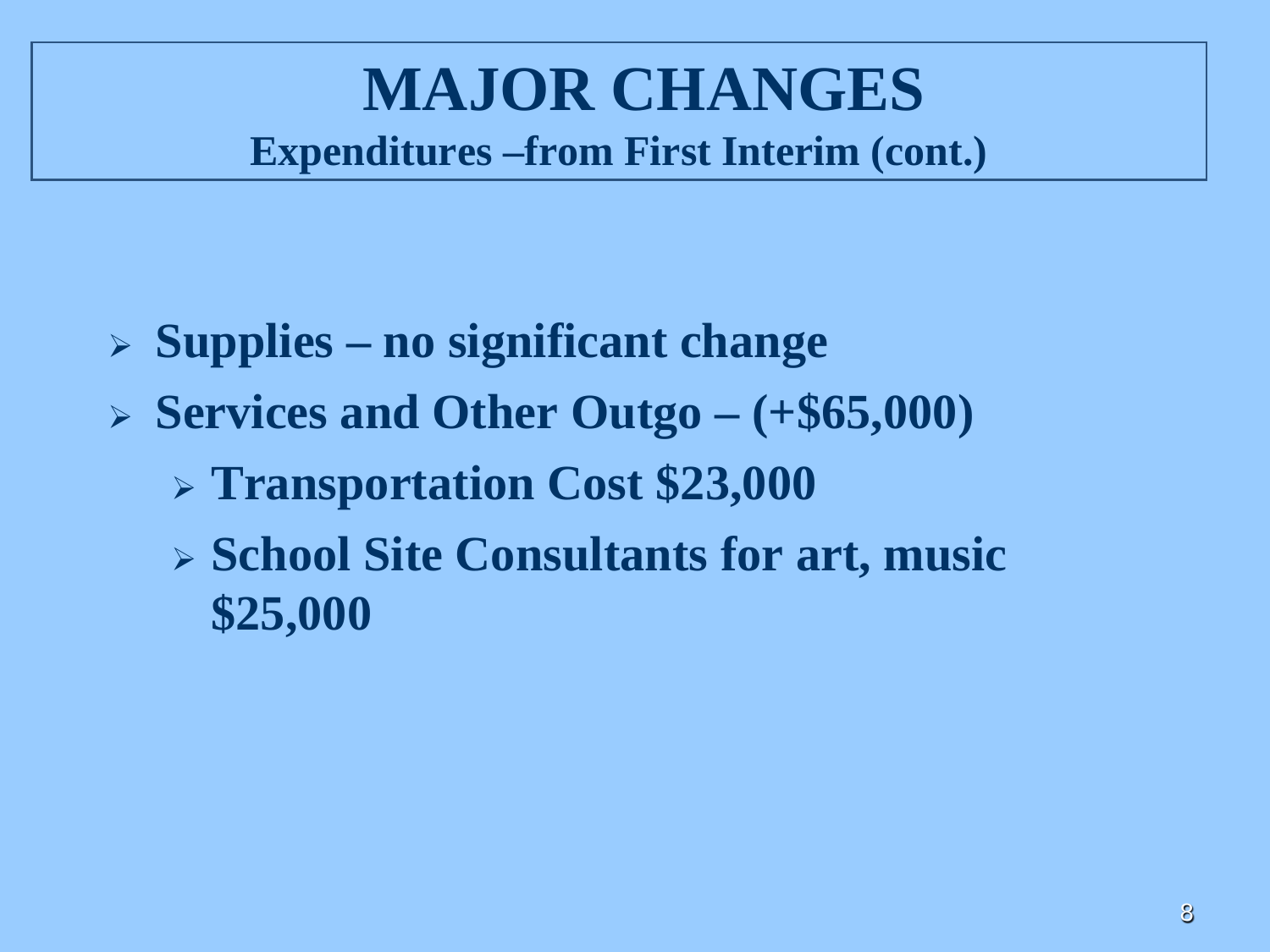## **General Fund Reserve**

- **Reserve is projected to increase \$1,115,042**
	- **This includes \$1,254,000 of one-time funds**
	- **When one-time funds are removed, we are actually deficit spending**
- **The Board's goal of using reserves to fund 3 years of raises while waiting for future LCFF revenue increases to catch up with expenses has been achieved in 2015/16**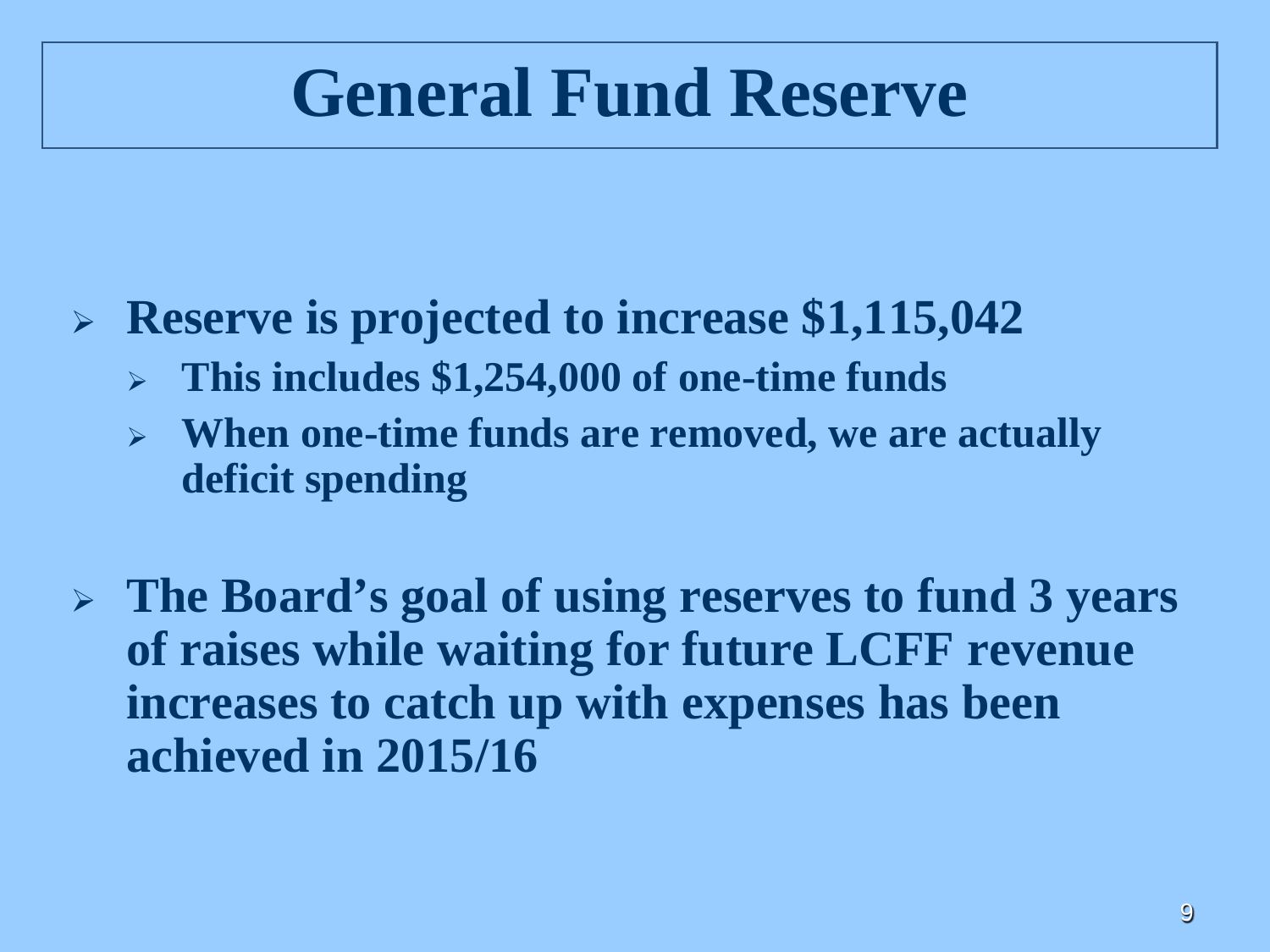#### **Revenue** - Multi-year Projections Assumptions (Subsequent Years)

- **Local Control Funding Formula Sources:**
	- **COLA**
		- **0.47% in 2016/17**
		- **2.13% in 2017/18**
	- **Gap Funding (CDE Projection)**
		- **49.08% in 2016/17**
		- **45.34% in 2017/18 (Revenue increase above COLA restricted in fund balance per LACOE recommendation)**
	- $\triangleright$  **ADA** 
		- **10 ADA increase in 2016/17 (due to Cameo development)**
		- **0 ADA increase/decrease in 2017/18**
- **Class size ratios continue to reach toward 24:1 goal**
- **One-time PROPOSED state mandate grant added (\$642,000)**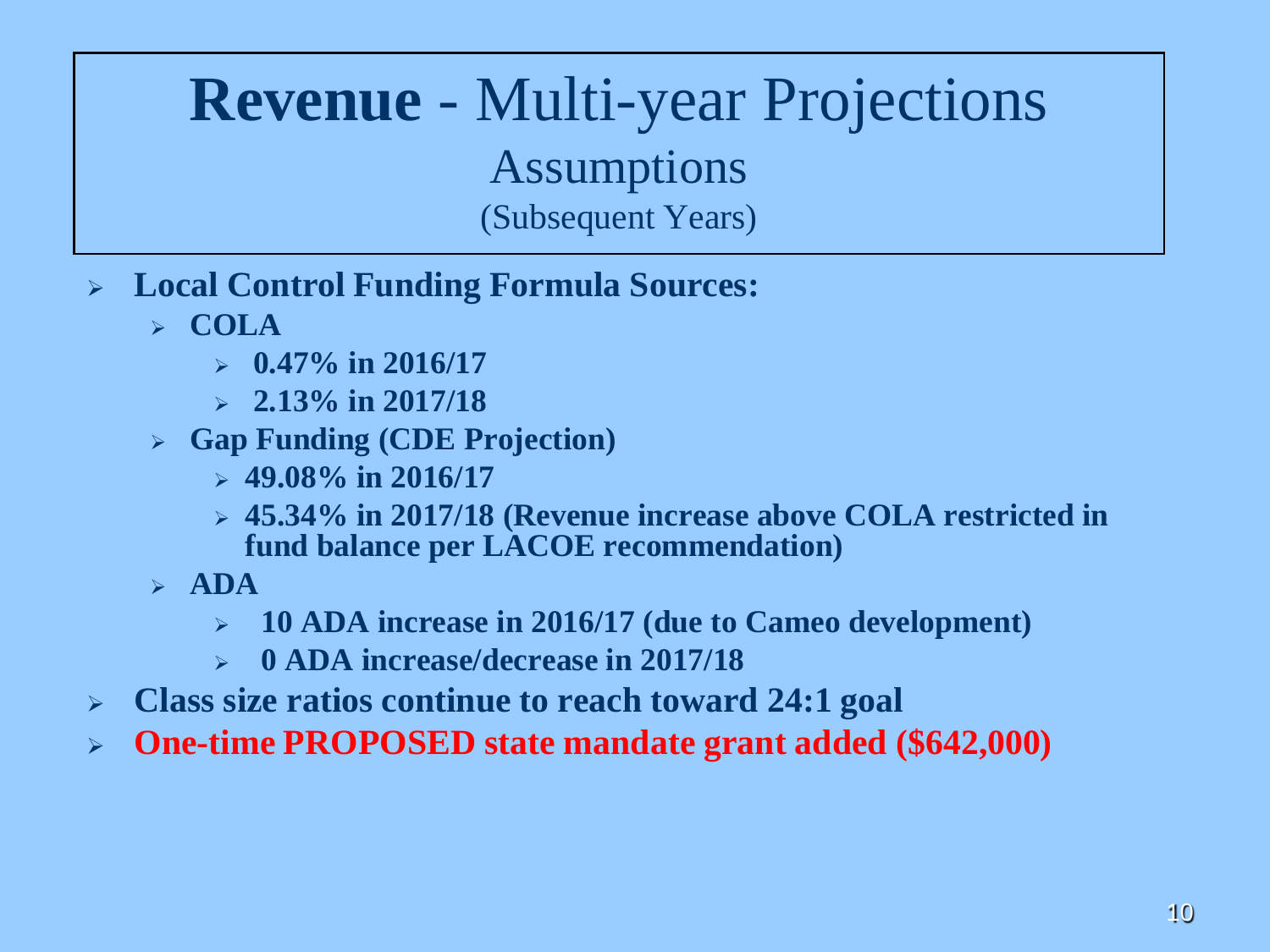#### **Expense** - Multi-year Projection Assumptions – 16/17

#### **Salaries and Employee Benefits Annual Costs**

**1.7% Certificated step and column costs 1.2% Classified step and longevity costs 0.7% Non-unit step and longevity costs 6.0% Increase in employee health and welfare benefits LJEA step/column costs assume 1 teacher retiree STRS pension increase 1.85% (from 10.73% to 12.58%) PERS pension increase 1.20% (from 11.847% to 13.05%) Addition of 1.0 FTE to reduce class size TK-3 Technology department staffing addition of .44 FTE Director of HR remaining 8 months total compensation**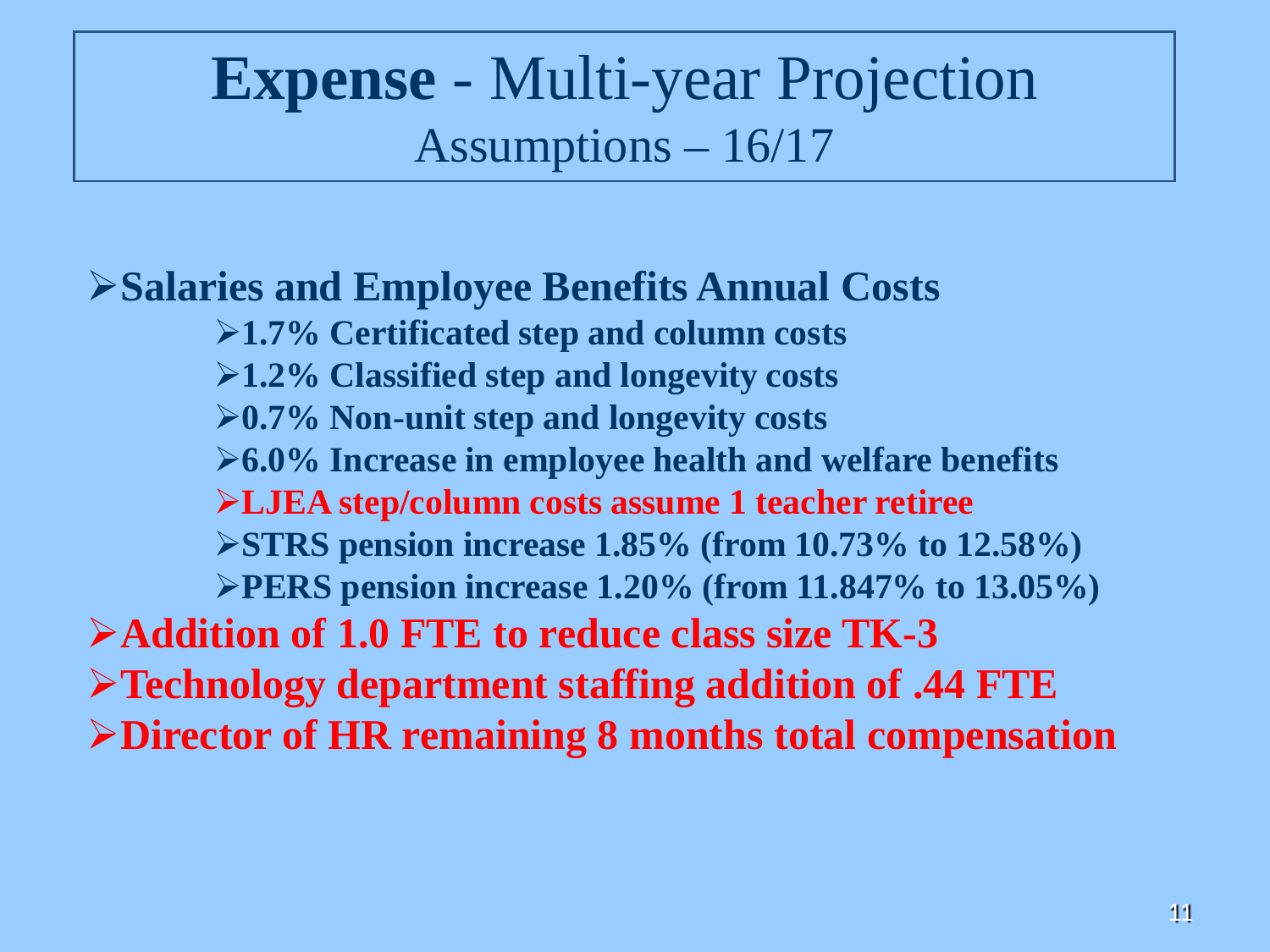#### **Expense** - Multi-year Projection Assumptions – 16/17 (Continued)

- **No additional textbook adoptions**
- **Begin to purchase ELA workbooks annually**
- **Erate reimbursements decline due to federal program change**
- **One-time Educator Effectiveness grant removed**
- **Supplies and services expense base increased by Consumer Price Index of 2.2%**
- **Remove three 8th grade Non-Public Agency students from existing student population**
- **Special education encroachment increase \$100,000**

**Technology Chromebook Initiative will be funded from one-time money**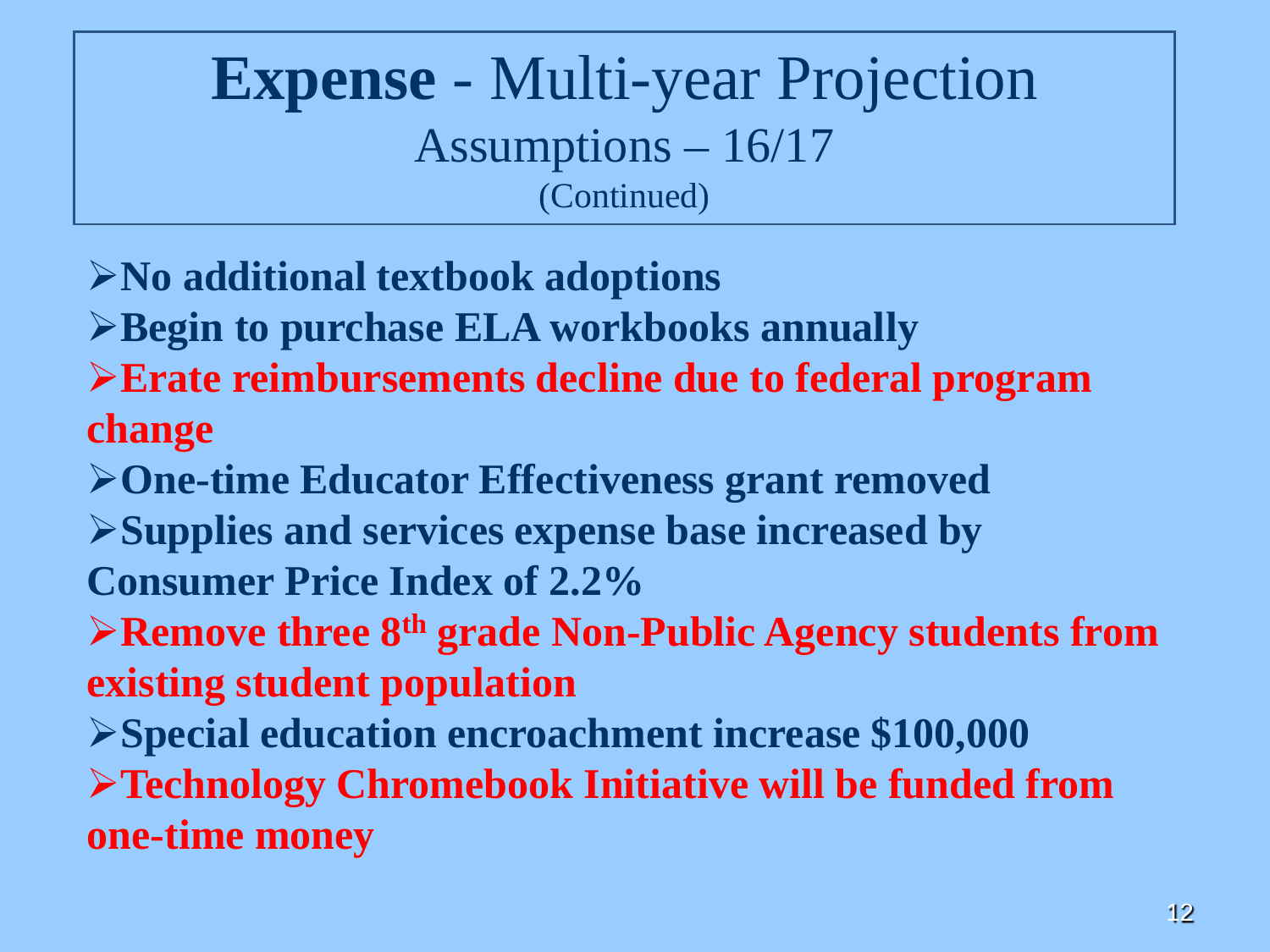#### **Expense** - Multi-year Projection Assumptions - 17/18

#### **Salaries and Employee Benefits**

- **1.7% Certificated step and column costs**
- **1.2% Classified step and longevity costs**
- **0.7% Non-unit step and longevity costs**
- **6.0% Increase in employee health and welfare benefits**
- **STRS pension increase of 1.85% from 12.58% to 14.43%**
- **PERS pension increase of 3.55% from 13.05% to 16.6%**
- **Technology department staffing addition of .44 FTE**
- **No new textbook adoption**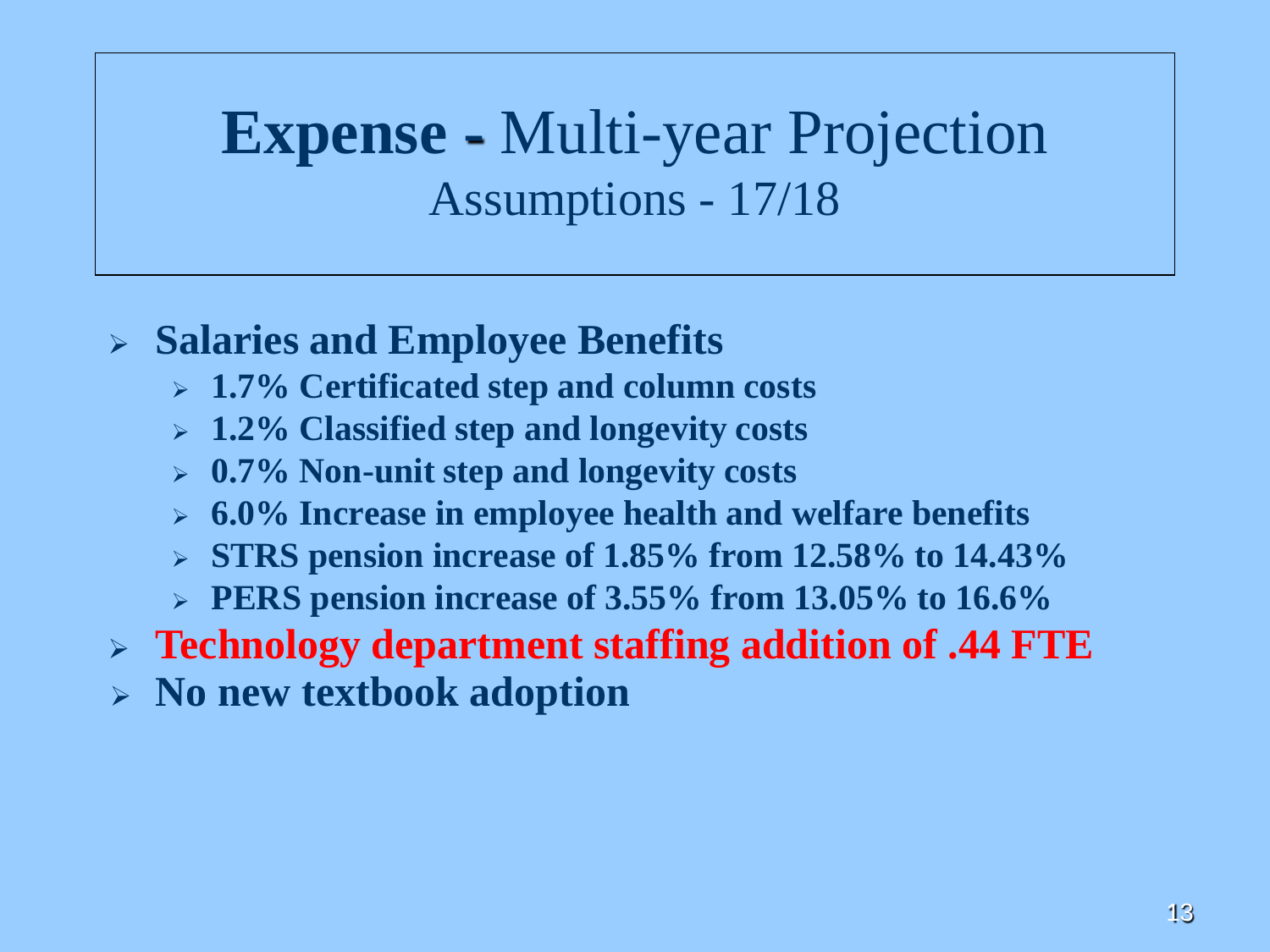#### **Expense** - Multi-year Projection Assumptions - 17/18

- **Special education encroachment increase \$100,000**
- **Supplies and services expense base increased by Consumer Price Index of 2.52%**

**Technology Chromebook Initiative will be funded from one-time money**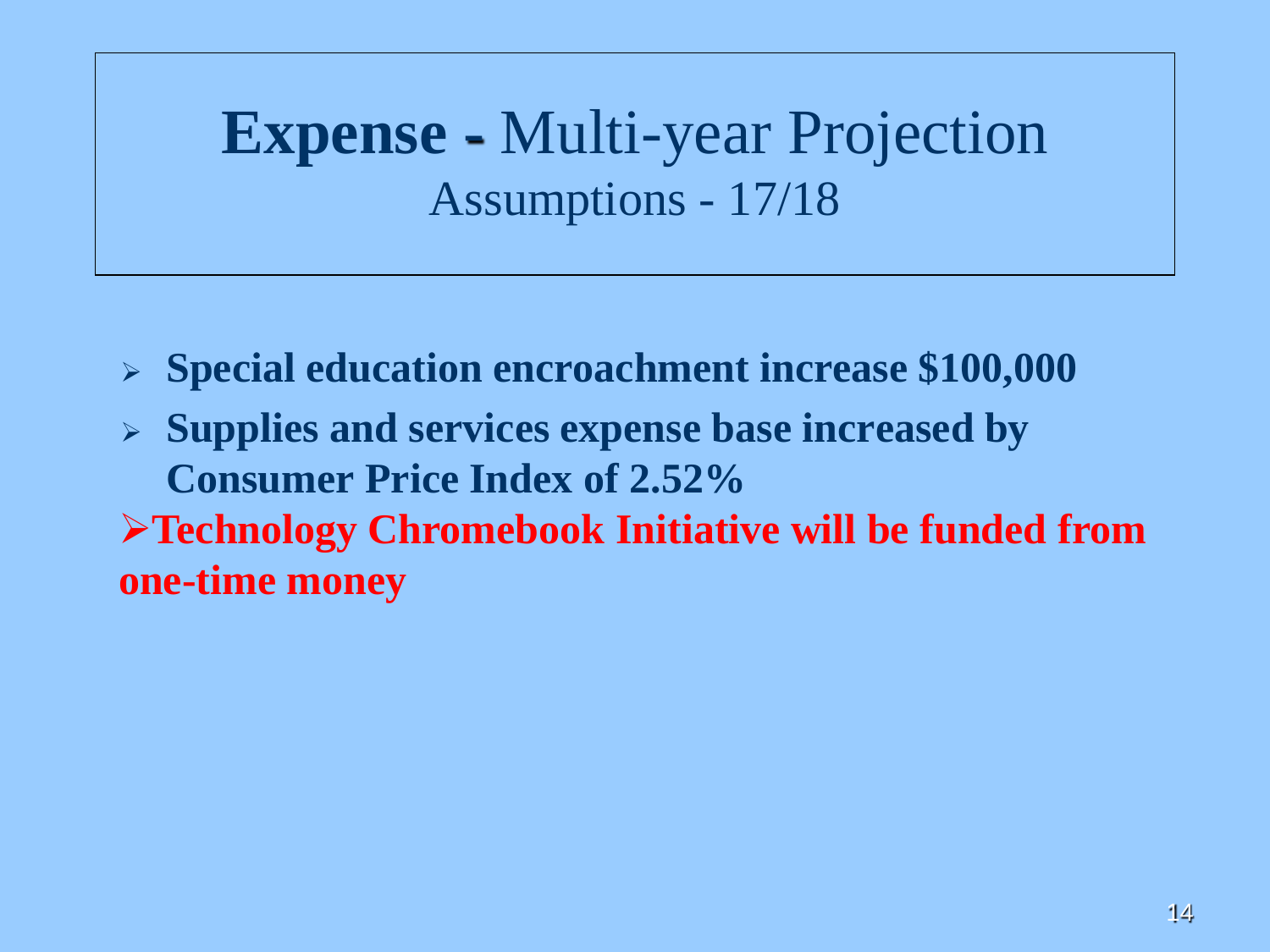### **Multi-year General Fund Summary (With One-Time Funds)**

|                                       | 2015/16 Second<br><b>Interim</b> |                    | 2016/17<br><b>Projected</b> |                  | 2017/18<br><b>Projected</b> |            |
|---------------------------------------|----------------------------------|--------------------|-----------------------------|------------------|-----------------------------|------------|
| <b>Total Revenue and Transfers In</b> | \$                               | 29, 167, 735       | $\mathcal{C}$               | 29, 177, 735     | $\mathfrak{F}$              | 29,360,735 |
| <b>Total Expenditures &amp; Outgo</b> | \$                               | 28,052,693         | $\boldsymbol{\mathcal{S}}$  | 28,588,205       | $\mathfrak{P}$              | 29,618,205 |
| <b>Change in Fund Balance</b>         | \$                               | 1,115,042          | $\boldsymbol{\mathsf{s}}$   | 589,530          | \$                          | (257, 470) |
|                                       |                                  | *\$1,638K in 1x \$ |                             | *\$642K in 1x \$ |                             |            |
| <b>Beginning Balance</b>              | \$                               | 3, 133, 159        | $\mathbb S$                 | 4,248,201        | \$                          | 4,837,731  |
| <b>Ending Balance</b>                 | \$                               | 4,248,201          | \$                          | 4,837,731        | \$                          | 4,580,261  |
|                                       |                                  |                    |                             |                  |                             |            |
| <b>Components of Fund Balance</b>     |                                  |                    |                             |                  |                             |            |
| <b>Reserved Amounts</b>               | \$                               | 10,000             | $\mathfrak{S}$              | 10,000           | $\boldsymbol{\mathcal{S}}$  | 10,000     |
| Legally Restricted/Supp. Grant        | \$                               |                    | \$                          |                  | $\boldsymbol{\theta}$       | 324,000    |
| <b>Economic Uncertainties</b>         | $\mathfrak{P}$                   | 1,403,000          | $\mathfrak{P}$              | 1,429,000        | $\boldsymbol{\theta}$       | 1,481,000  |
| Designations/(LACOE restriction)      | \$                               | 943,000            | \$                          | 1,585,000        | $\boldsymbol{\mathcal{S}}$  | 1,585,000  |
| <b>Undesignated Amount</b>            | \$                               | 1,892,201          | \$                          | 1,813,731        | \$                          | 1,180,261  |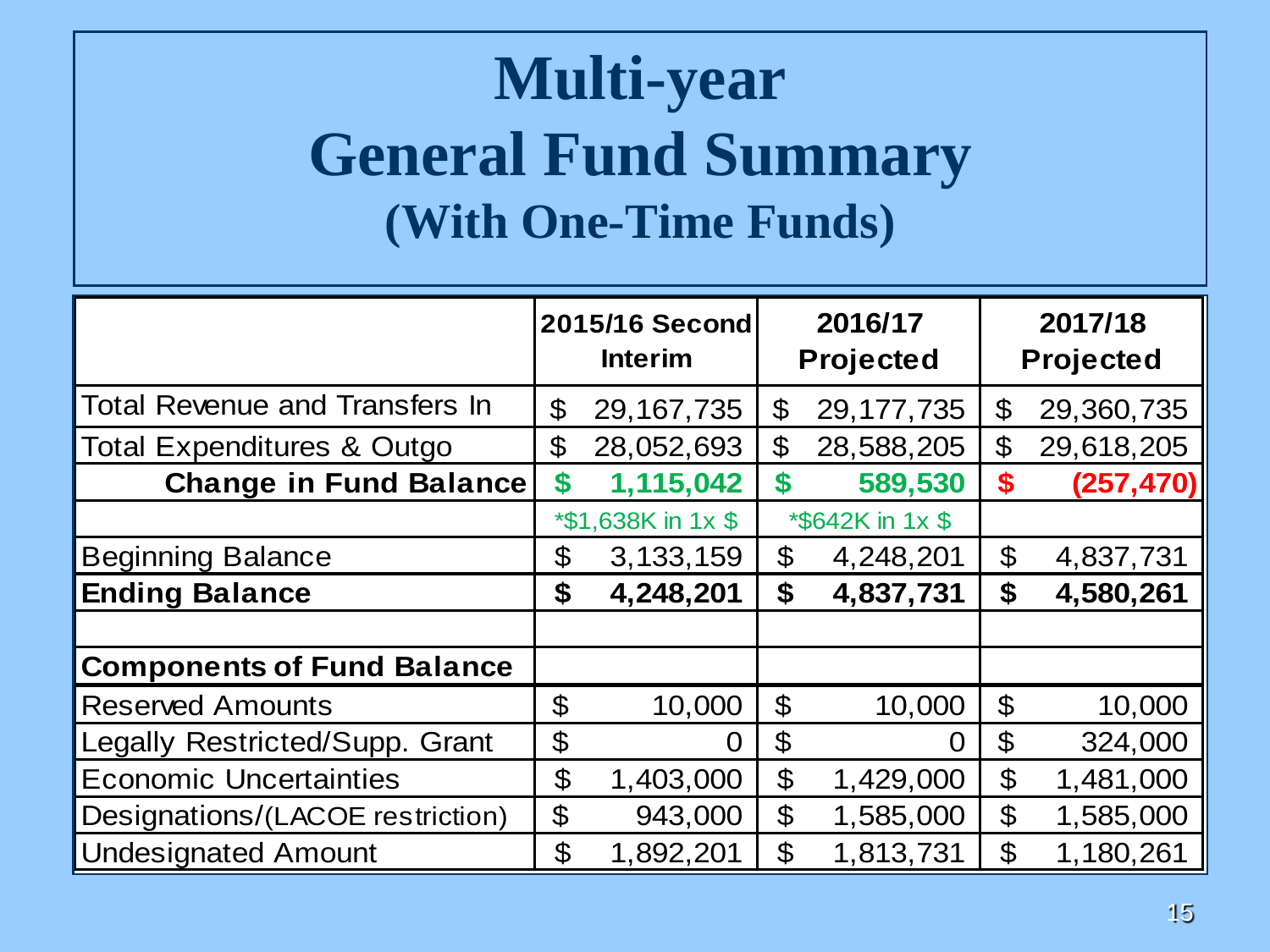### **Multi-year General Fund Summary (One-Time Funds Removed)**

|                                       | 2015/16 Second<br><b>Interim</b> |             | 2016/17<br><b>Projected</b> |            | 2017/18<br><b>Projected</b> |            |
|---------------------------------------|----------------------------------|-------------|-----------------------------|------------|-----------------------------|------------|
| <b>Total Revenue and Transfers In</b> | \$                               | 27,529,735  | $\boldsymbol{\mathcal{S}}$  | 28,535,735 | \$                          | 29,360,735 |
| <b>Total Expenditures &amp; Outgo</b> | \$                               | 27,668,693  | \$                          | 28,588,205 | $\mathfrak{P}$              | 29,618,205 |
| <b>Change in Fund Balance</b>         | \$                               | (138, 958)  | \$                          | (52, 470)  | \$                          | (257, 470) |
|                                       |                                  |             |                             |            |                             |            |
| <b>Beginning Balance</b>              | \$                               | 3, 133, 159 | $\mathfrak{P}$              | 2,994,201  | $\boldsymbol{\theta}$       | 2,941,731  |
| <b>Ending Balance</b>                 | \$                               | 2,994,201   | \$                          | 2,941,731  | \$                          | 2,684,261  |
|                                       |                                  |             |                             |            |                             |            |
| <b>Components of Fund Balance</b>     |                                  |             |                             |            |                             |            |
| <b>Reserved Amounts</b>               | \$                               | 10,000      | $\boldsymbol{\mathcal{S}}$  | 10,000     | $\boldsymbol{\mathcal{S}}$  | 10,000     |
| Legally Restricted/Supp. Grant        | \$                               |             | \$                          |            | \$                          |            |
| <b>Economic Uncertainties</b>         | $\boldsymbol{\theta}$            | 1,403,000   | $\boldsymbol{\theta}$       | 1,429,000  | $\boldsymbol{\theta}$       | 1,481,000  |
| Designations/(LACOE restriction)      | \$                               | ( )         | $\mathfrak{P}$              | Ω          | $\mathfrak{P}$              | 324,000    |
| <b>Undesignated Amount</b>            | \$                               | 1,581,201   | \$                          | 1,502,731  | $\mathfrak{P}$              | 869,261    |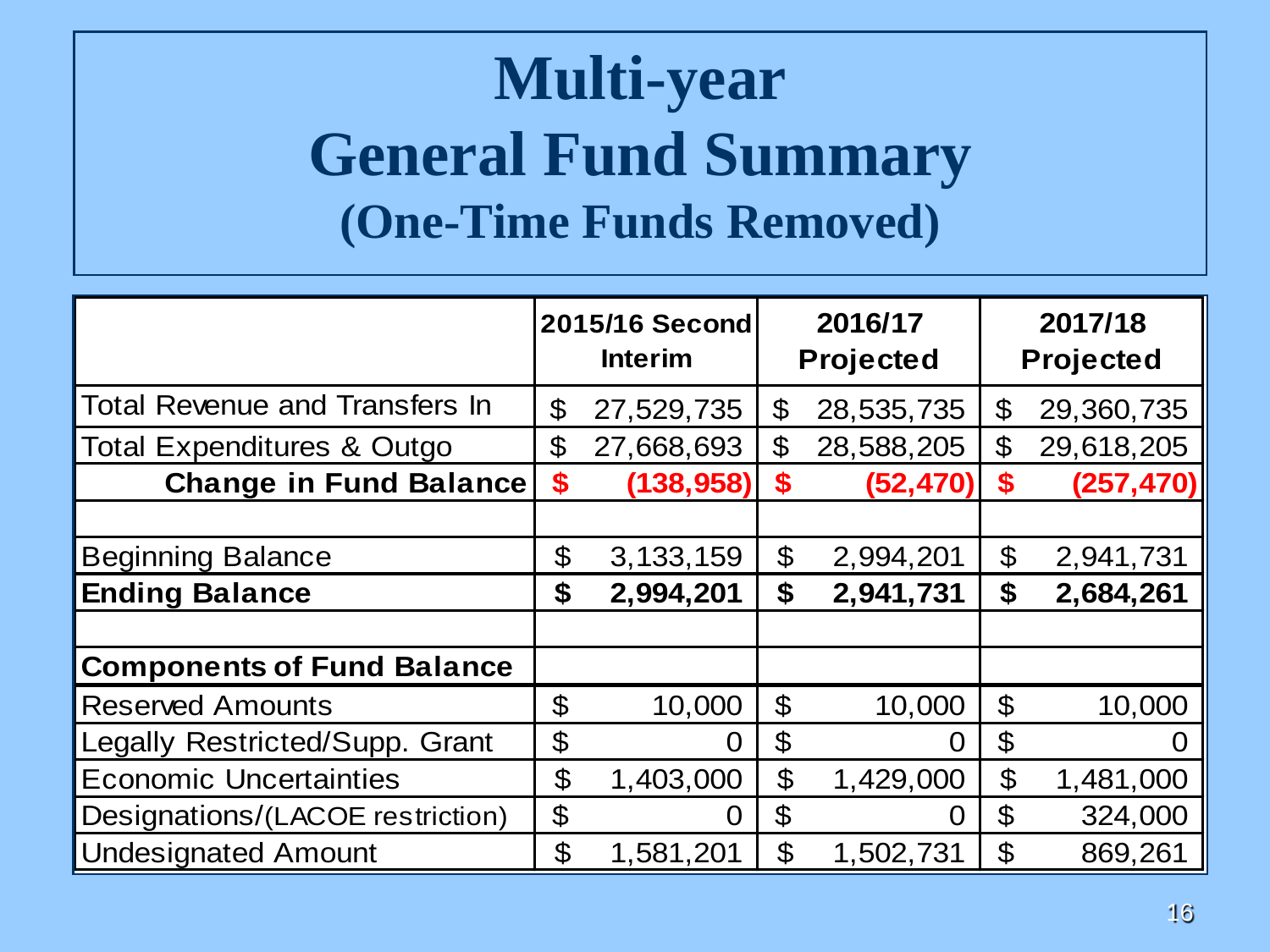#### **Deficit/Surplus Spending**

- **Only 2016/17 state funding is reliable for budget projections at this time**
- **District is operationally balanced in 2015/16 (when onetime funds are excluded)**
- **District projected to have an operating surplus of \$590,000 in 2016/17 (mainly due to one-time funds of \$642,000) and have a slight operating deficit in 2017/18**
- **All of the above assumes state funding as proposed in the Governor's January Budget**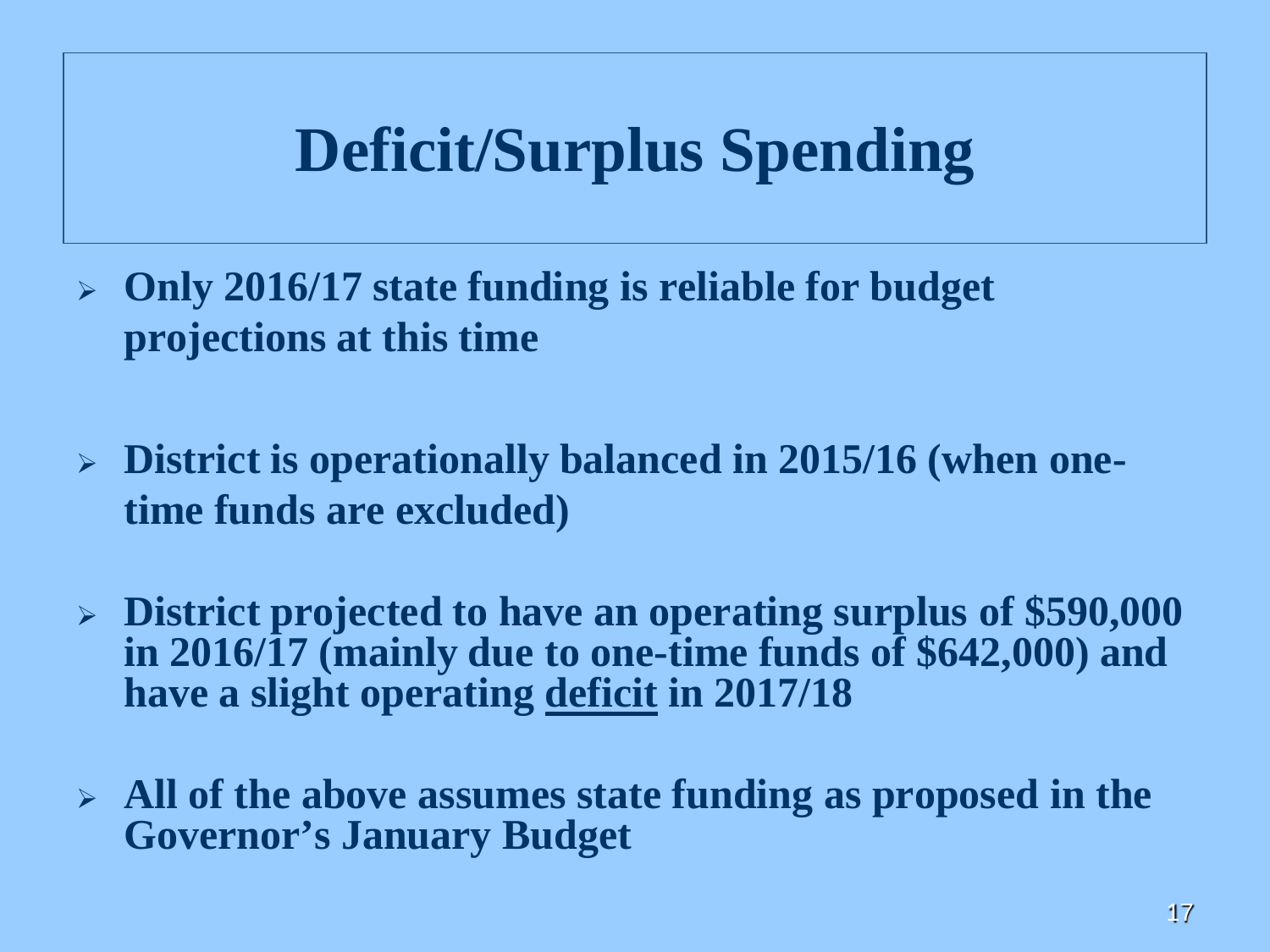#### **Looking Forward Future Considerations….**

#### **Waiting for May Revise**

- **Will additional ongoing or one-time funds be proposed?**
- **Will the Governor provide funding for STRS and PERS increases passed onto districts?**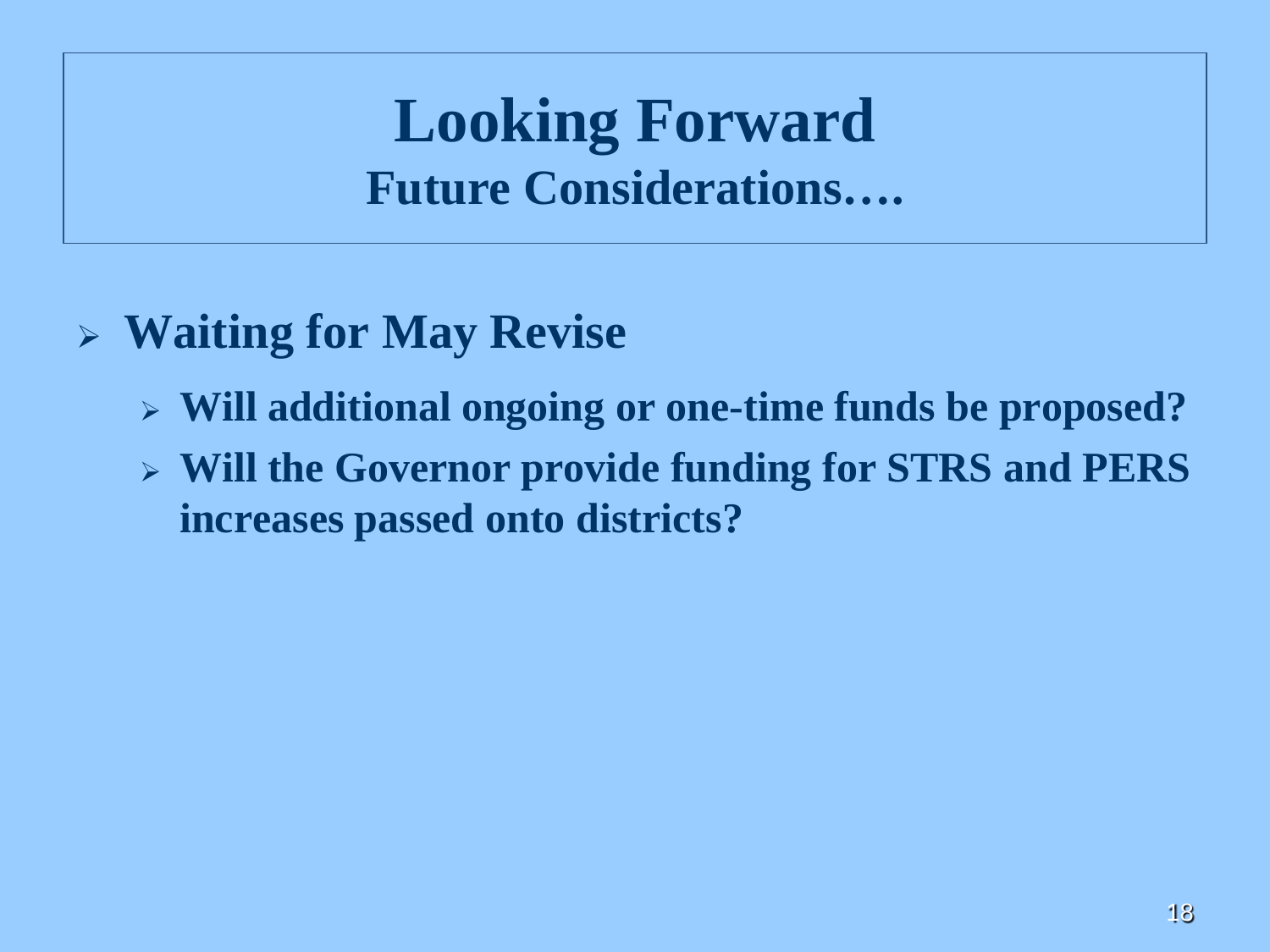#### **Looking Forward The Small GAP Year - 18/19**

- **In 18/19, the Department of Finance projects GAP funding at 6% (only \$103,000 for LJSD)**
- **Step/Column, Health/Welfare, SPED, Consumer Price Index, STRS/PERS = approx. \$935,000 annually**
- **This matters now because the District must certify that it can afford its expenses over a 3 year period**
- **When the Board approves the 16/17 Budget, 18/19 is the third year (dilemma = \$103 vs \$935)**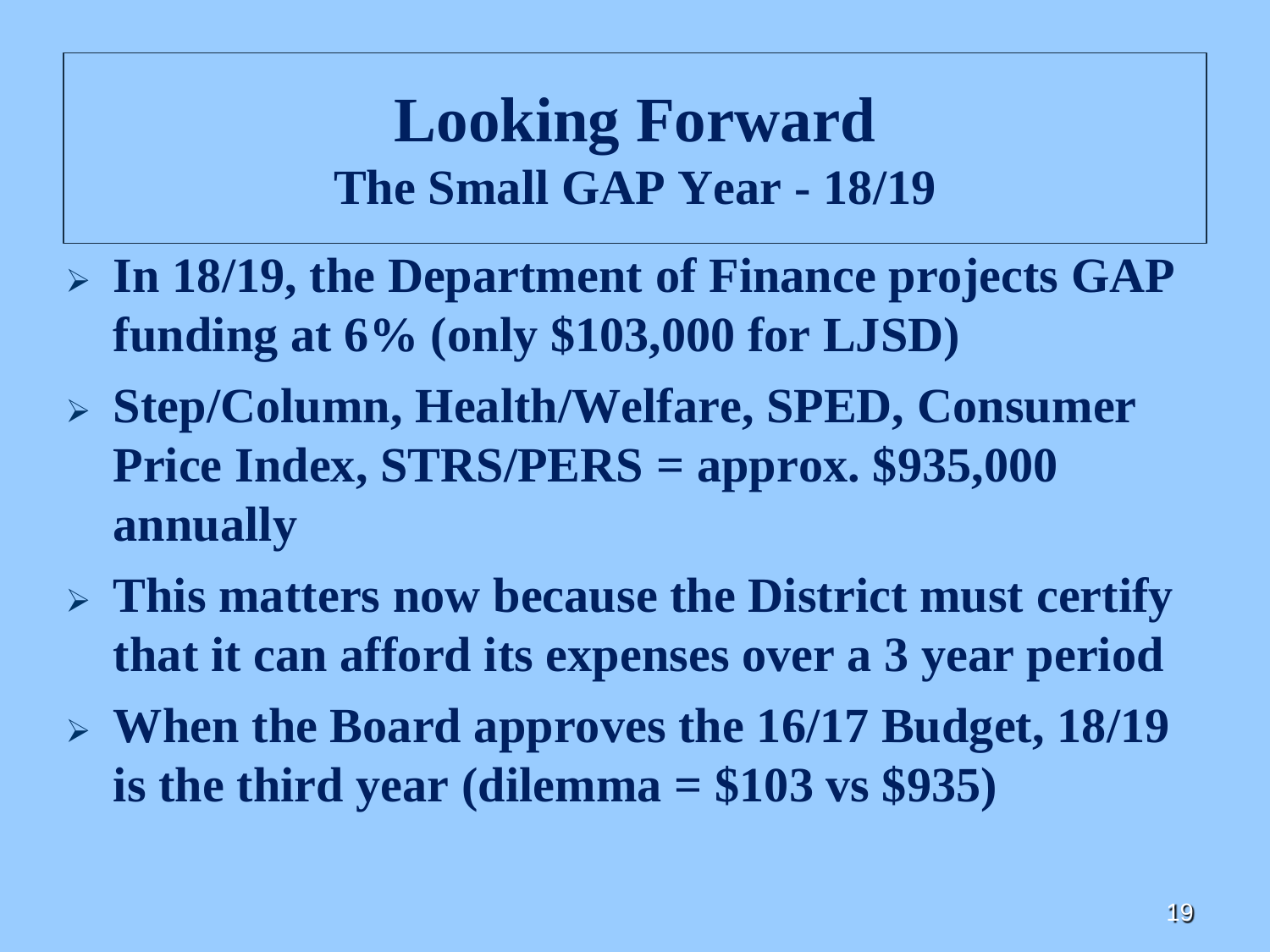#### **Looking Forward When fully funded – 2020/2021**

| <b>Certificated</b>                                 |           | <b>Classified</b>                                          |            |  |  |  |
|-----------------------------------------------------|-----------|------------------------------------------------------------|------------|--|--|--|
| <b>COLA Only</b>                                    | $2.65\%*$ | <b>COLA Only</b>                                           | $2.65\%$ * |  |  |  |
| <b>Step and Column</b>                              | $-1.50%$  | <b>Step and Column</b>                                     | $-1.50\%$  |  |  |  |
| <b>CalSTRS</b>                                      | $-1.85%$  | <b>CalPERS</b>                                             | $-1.60%$   |  |  |  |
| Health and<br><b>Welfare Benefit</b><br>Increases** | $-1.1\%$  | <b>Health and</b><br><b>Welfare Benefit</b><br>Increases** | $-1.1\%$   |  |  |  |
| C.P.I.                                              | $-0.6\%$  | C.P.I.                                                     | $-0.6%$    |  |  |  |
|                                                     | $-2.4\%$  |                                                            | $-2.15$    |  |  |  |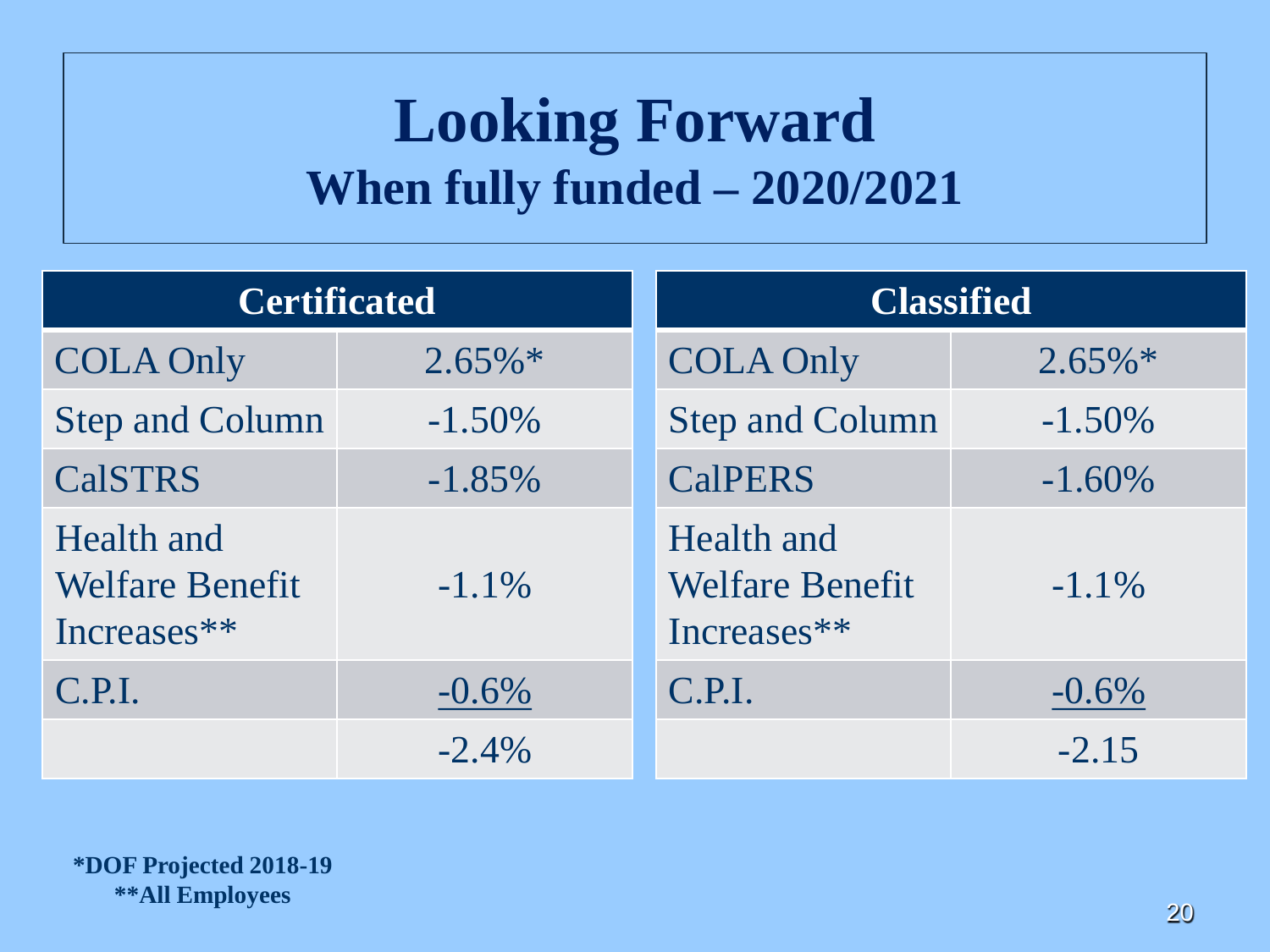#### **Looking Forward Unknowns**

- **Future small development projects should help enrollment**
- **Affordable Care Act cost impacts are not yet quanitifed**
- **Will income tax increase extend beyond 2018?**
- **Will future LCFF increases cover annual operational increases for step and column, health and welfare, and pension increases?**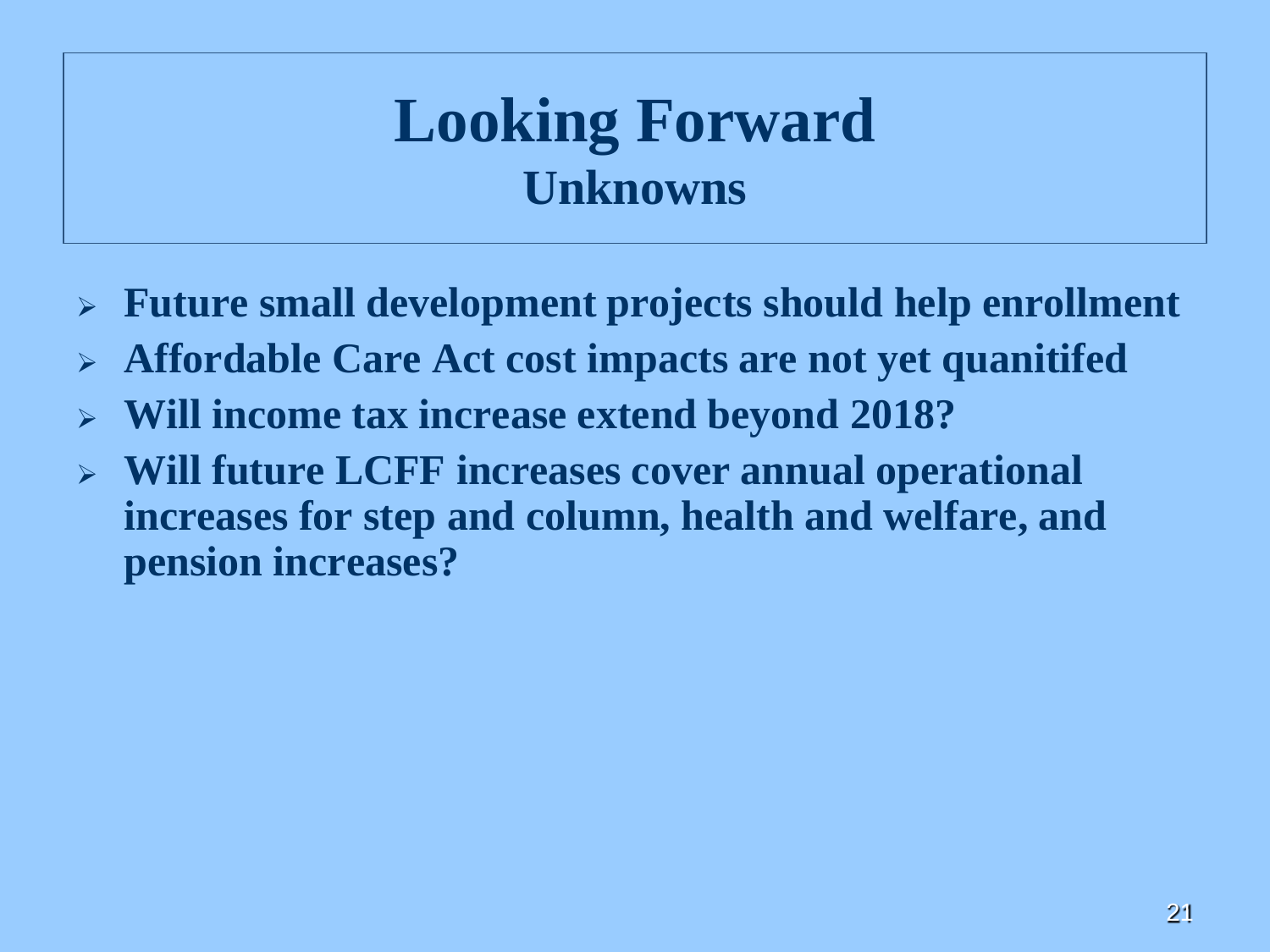#### **Certification of Financial Condition Second Interim Financial Report**

#### **Positive Certification**

'As president of the governing board of this school district, I certify that this district will be able to meet its financial obligations for the current fiscal year and subsequent two fiscal years.'

#### **Qualified Certification**

'As president of the governing board of this school district, I certify that this district may not meet its financial obligations for the current fiscal year and subsequent two fiscal years.'

#### **Negative Certification**

'As president of the governing board of this school district, I certify that based upon current projections this district will be unable to meet its financial obligations for the remainder of the fiscal year or for the subsequent fiscal year.'